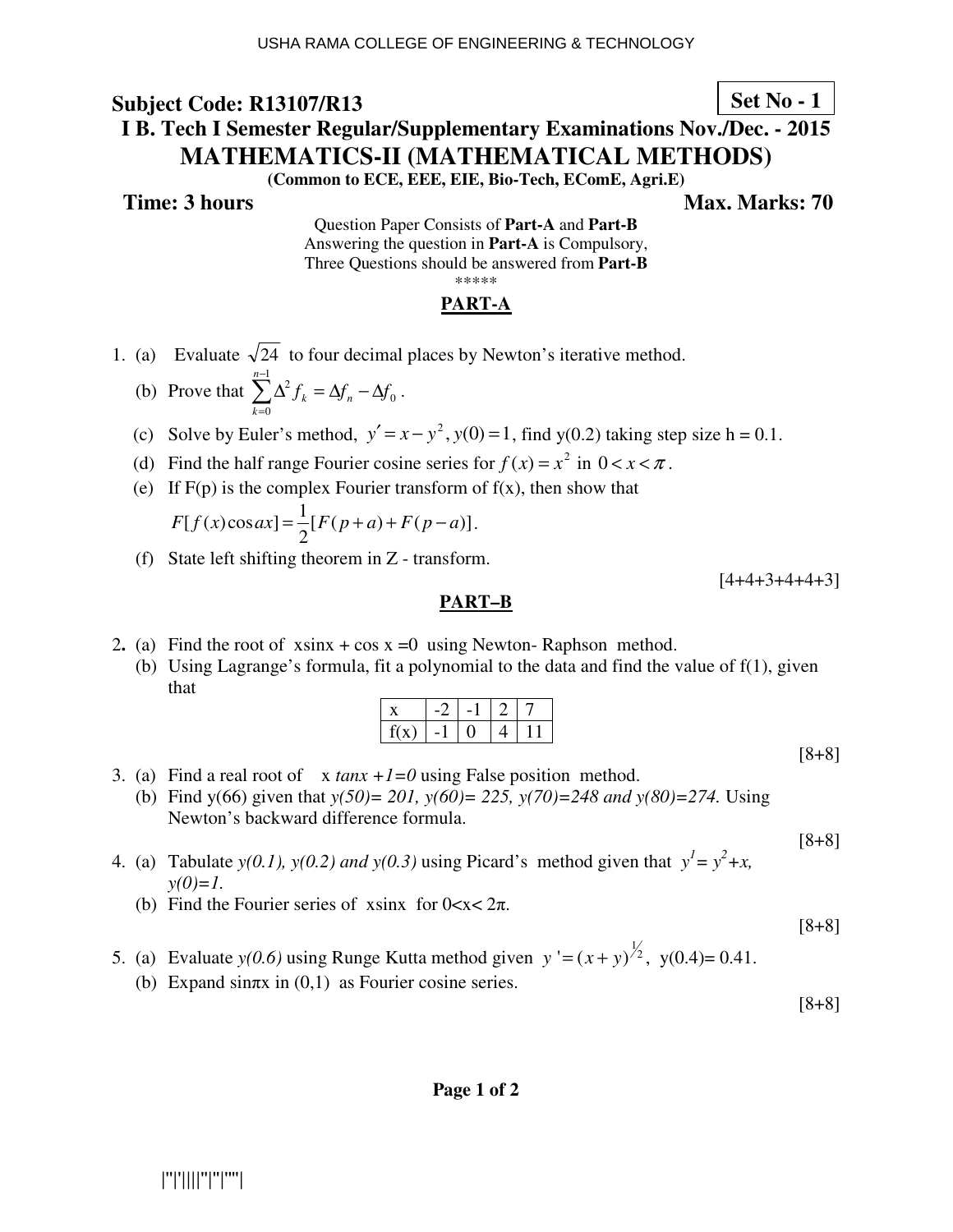6. (a) Find the Fourier transform of  $\overline{\mathcal{L}}$ ∤  $\int$ >  $=\begin{cases} 1-x^2, & \text{if } |x| \leq 1 \end{cases}$ 0, if  $|x\rhd 1$  $f(x) = \begin{cases} 1 - x^2, & \text{if } |x| \leq 1 \\ 0 & \text{if } x \leq 1 \end{cases}$ 2 *if x*  $f(x) = \begin{cases} 1 - x^2, & \text{if } |x| \leq 1 \\ 0 & \text{if } x \leq 1 \end{cases}$ 

(b) If 
$$
\frac{3z^2 - 4z + 7}{(z-1)^3}
$$
 is the z-transform of f(n), find f(0), f(1), f(2).

- 7. (a) Find the solution of the difference equation  $y(n+2)-2y(n+1)+y(n) = 2^n$ , *y(0)=2, y(1)=1.* 
	- (b) Find the finite Fourier cosine transform of the function  $f(x)$ = 2  $1-\frac{\lambda}{\lambda}$ J  $\left(1-\frac{x}{x}\right)$ l  $\left(1-\frac{x}{\pi}\right)$  $\left(\frac{x}{x}\right)^2$  in  $0 < x < \pi$ . [8+8]

\*\*\*\*\*

[8+8]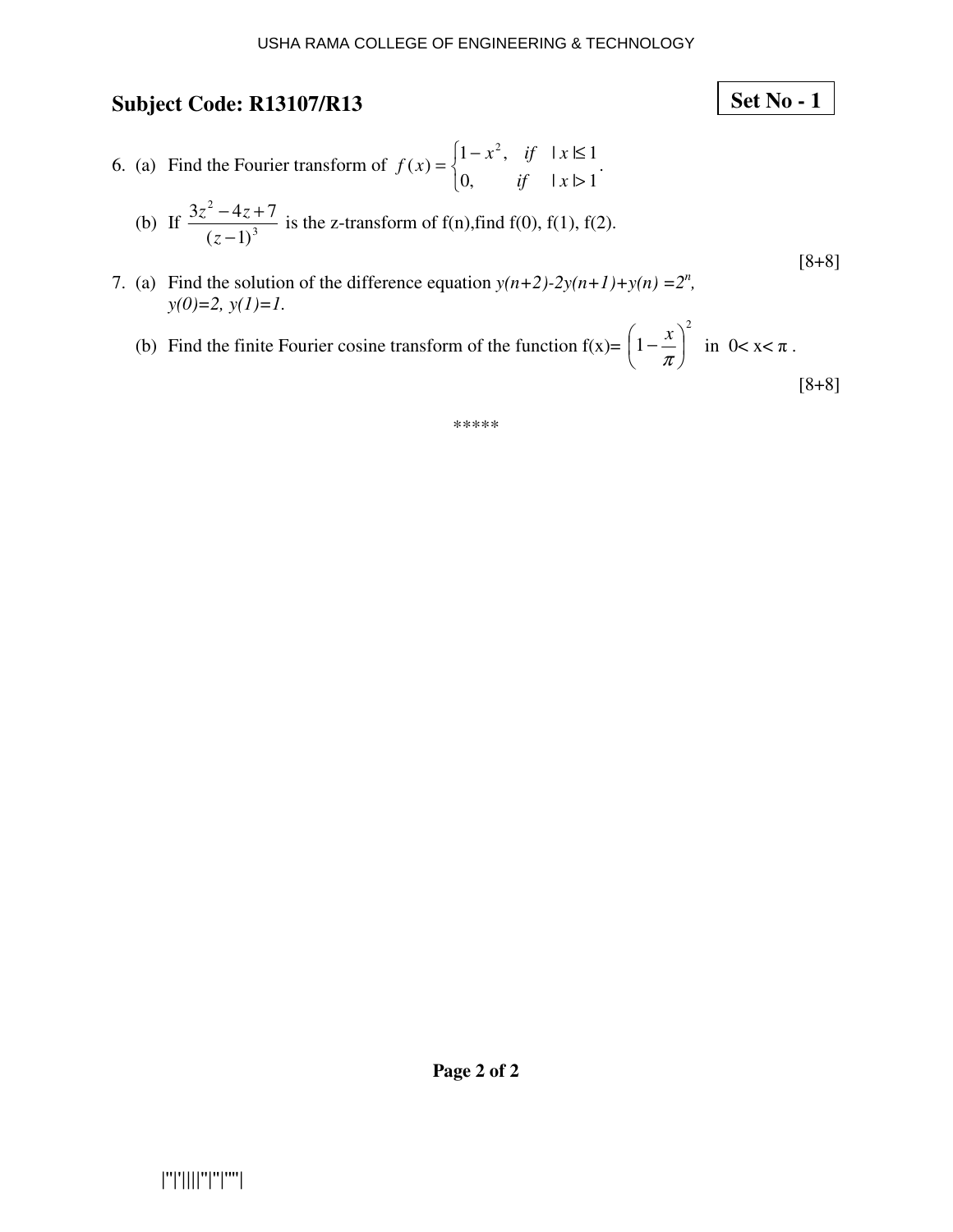## **Set No - 2**

# **I B. Tech I Semester Regular/Supplementary Examinations Nov./Dec. - 2015 MATHEMATICS-II (MATHEMATICAL METHODS)**

**(Common to ECE, EEE, EIE, Bio-Tech, EComE, Agri.E)** 

**Time: 3 hours** Max. Marks: 70

Question Paper Consists of **Part-A** and **Part-B** Answering the question in **Part-A** is Compulsory, Three Questions should be answered from **Part-B** \*\*\*\*\*

### **PART-A**

- 1. (a) Evaluate  $\sqrt{42}$  to four decimal places by Newton's iterative method.
- (b) Prove that  $1 + \frac{1}{2} \delta^2 = \mu^2$ 4  $1 + \frac{1}{4} \delta^2 = \mu^2$ .
- (c) Solve the equation,  $y' = x y^2$ ,  $y(0) = 1$ , find  $y(0.2)$  using Taylor's series method.
- (d) Find the half range Fourier sine series for  $f(x) = x^2$  in  $0 < x < 2$ .
- (e) If  $F_s(p)$  is the complex Fourier Sine transform of  $f(x)$ , then show that

$$
F_{S}[f(x)\cos ax] = \frac{1}{2}[F_{S}(p+a) + F_{S}(p-a)].
$$

(f) State Final value theorem in Z - transform.

 $[4+3+4+4+4+3]$ 

#### **PART–B**

- 2. (a) Find a real root of  $x^4 x 9 = 0$  using false position method.
	- (b) Using Lagrange's formula, fit a polynomial to the data and find the value of f(1), given that

| f(x) | $-12$ | -8 | h |  |
|------|-------|----|---|--|

[8+8]

[8+8]

- 3. (a) Find a real root of  $x \tan x +1=0$  using Newton Raphson method. (b) Find y(54) given that *y(50)= 201, y(60)= 225, y(70)=248 and y(80)=274.* Using Newton's forward difference formula.
- 4. (a) Tabulate *y*(0.1), *y*(0.2) and *y*(0.3) using Taylor's series method given that  $y' = y^2 + x$ ,  $y(0)=1$ .
	- (b) Find the Fourier series of xcosx for  $0 < x < 2\pi$ .
- 5. (a) Evaluate *y*(0.8) using Runge Kutta method given  $y' = (x + y)^{\frac{1}{2}}$ , *y*(0.4)= 0.41.
	- (b) Expand cos $\pi x$  in (0,1) as Fourier sine series.

[8+8]

[8+8]

#### **Page 1 of 2**

|''|'||||''|''|''''|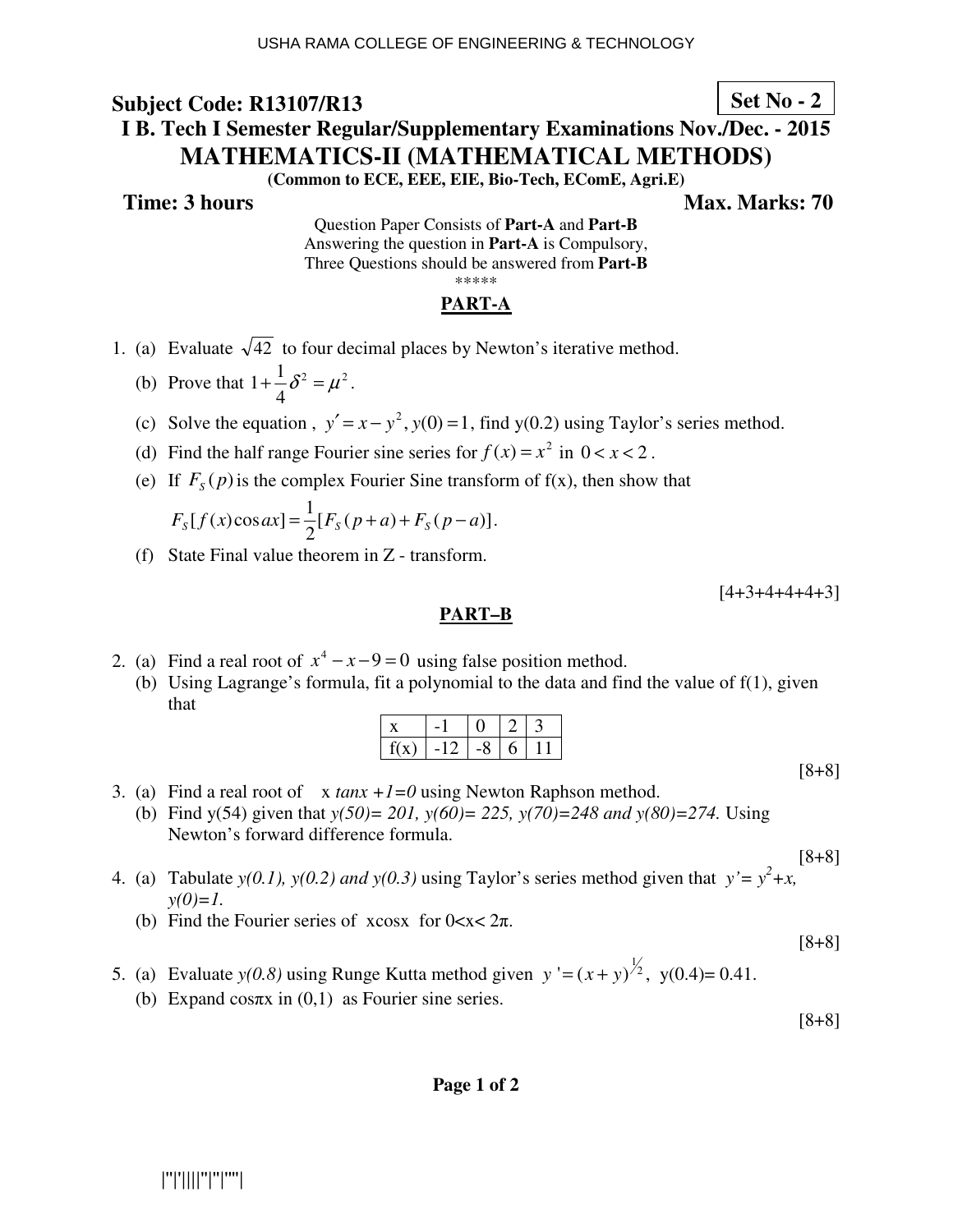7. (a) Find the solution of the difference equation  $y(n+2)$ -5 $y(n+1)+6y(n) = 5^n$ ,

*y(0)=0, y(1)=0.*  (b) Find the finite Fourier sine and cosine transform of the function  $f(x)=2x$  in  $0 < x < 2\pi$ .

[8+8]

**Set No - 2**

\*\*\*\*\*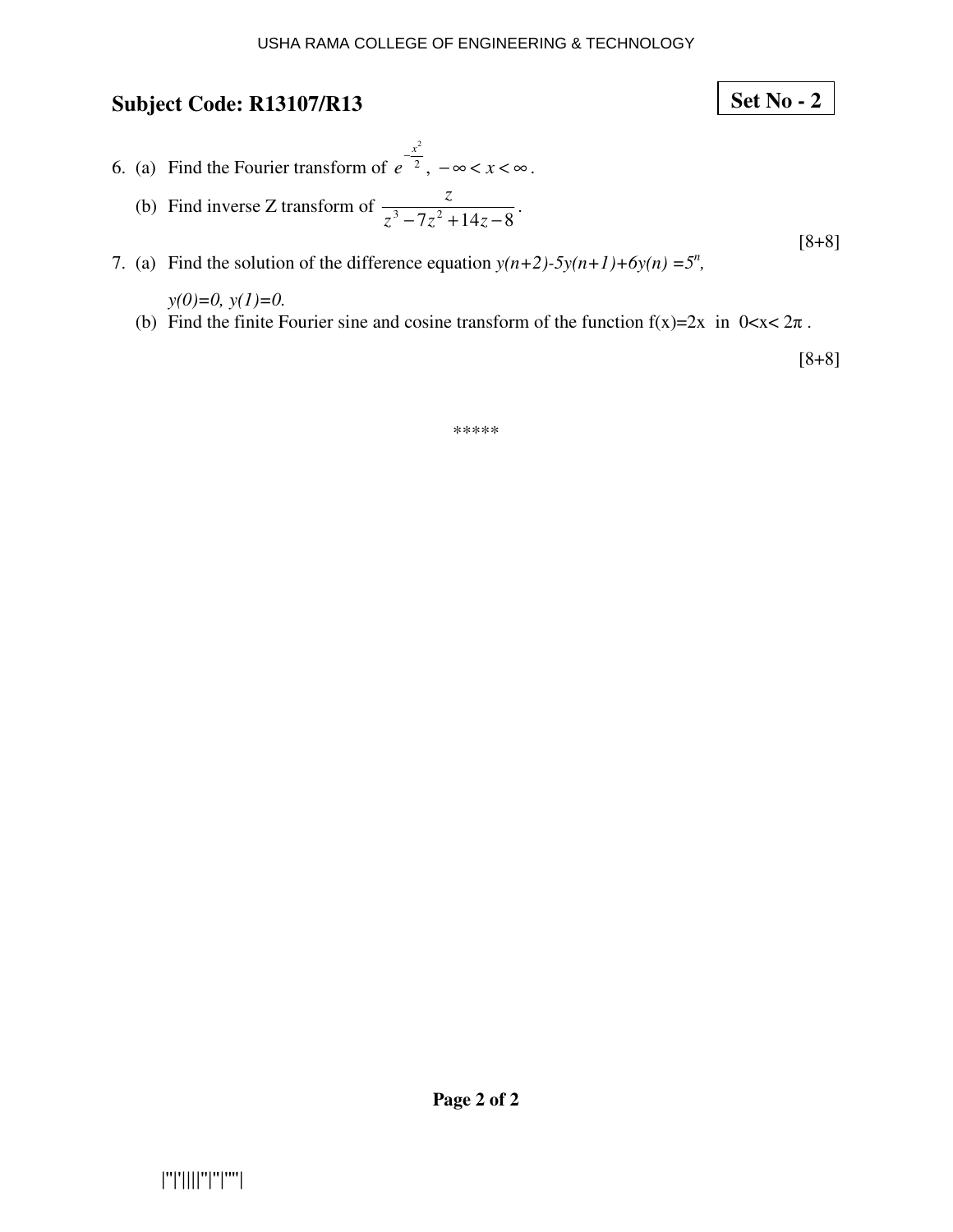## **Set No - 3**

# **I B. Tech I Semester Regular/Supplementary Examinations Nov./Dec. - 2015 MATHEMATICS-II (MATHEMATICAL METHODS)**

**(Common to ECE, EEE, EIE, Bio-Tech, EComE, Agri.E)** 

**Time: 3 hours Max. Marks: 70 Max. Marks: 70** 

Question Paper Consists of **Part-A** and **Part-B** Answering the question in **Part-A** is Compulsory, Three Questions should be answered from **Part-B** \*\*\*\*\*

### **PART-A**

- 1. (a) Evaluate  $\sqrt{26}$  to four decimal places by Newton's iterative method.
	- (b) Prove that  $\mathbb{Z}_{2}$   $\mathbb{Z}_{2}$   $\left( \begin{matrix} 1 & \delta^{2} \end{matrix} \right)^{2}$ 2  $1 + \mu^2 \delta^2 = | 1 + \frac{\sigma}{2} |$ J  $\backslash$  $\overline{\phantom{a}}$ l  $+\mu^2\delta^2 = \left(1+\frac{\delta^2}{2}\right)^2$ .
	- (c) Solve the equation,  $y' = xy + 1$ ,  $y(0) = 1$ , find  $y(0.2)$  using Taylor's series method.
	- (d) Find the half range Fourier cosine series for  $f(x) = x^2$  in  $0 < x < 3$ .
	- (e) If  $F_s(p)$  and  $F_c(p)$  are the complex Fourier sine and cosine transforms of f(x)

respectively, then show that  $F_c[f(x) \sin ax] = \frac{1}{2} [ F_s(p+a) - F_s(p-a) ]$ 2  $F_c[f(x)]\sin ax = \frac{1}{2}[F_s(p+a) - F_s(p-a)].$ 

(f) State Right shifting theorem in Z - transform.

 $[4+3+4+4+4+3]$ 

#### **PART–B**

- 2. (a) Find the root of  $x\sin x + \cos x = 0$  using Regula Falsi method.
	- (b) Using Lagrange's formula, fit a polynomial to the data and find the value of f(14), given that

|     |  |    | 9 |
|-----|--|----|---|
| f(X |  | 18 |   |

[8+8]

[8+8]

- 3. (a) Find a root correct to three decimal places of the equation  $x^4 x 13 = 0$  using Newton's iterative method.
	- (b) The population of a nation in the decimal census was given below. Estimate the population in the year 1925 using appropriate interpolation formula

| Year x                                         | 1891   1901   1911   1921   1931 |    |                |     |
|------------------------------------------------|----------------------------------|----|----------------|-----|
| Population y (thousands) $\vert$ 46 $\vert$ 66 |                                  | 81 | Q <sub>3</sub> | 101 |

4. (a) Solve 
$$
y^1 = 2x - y
$$
 and  $y(1) = 3$  by modified Euler's method and compute  $y(1.1)$ .

(b) Find the Fourier series of 
$$
f(x) = \begin{cases} x & 0 \le x \le -\pi \\ 2\pi - x & -\pi \le x \le \pi \end{cases}
$$
. Deduce that  $\frac{1}{1^2} + \frac{1}{3^2} + ... = \frac{\pi^2}{8}$ .  
[8+8]

#### **Page 1 of 2**

|''|'||||''|''|''''|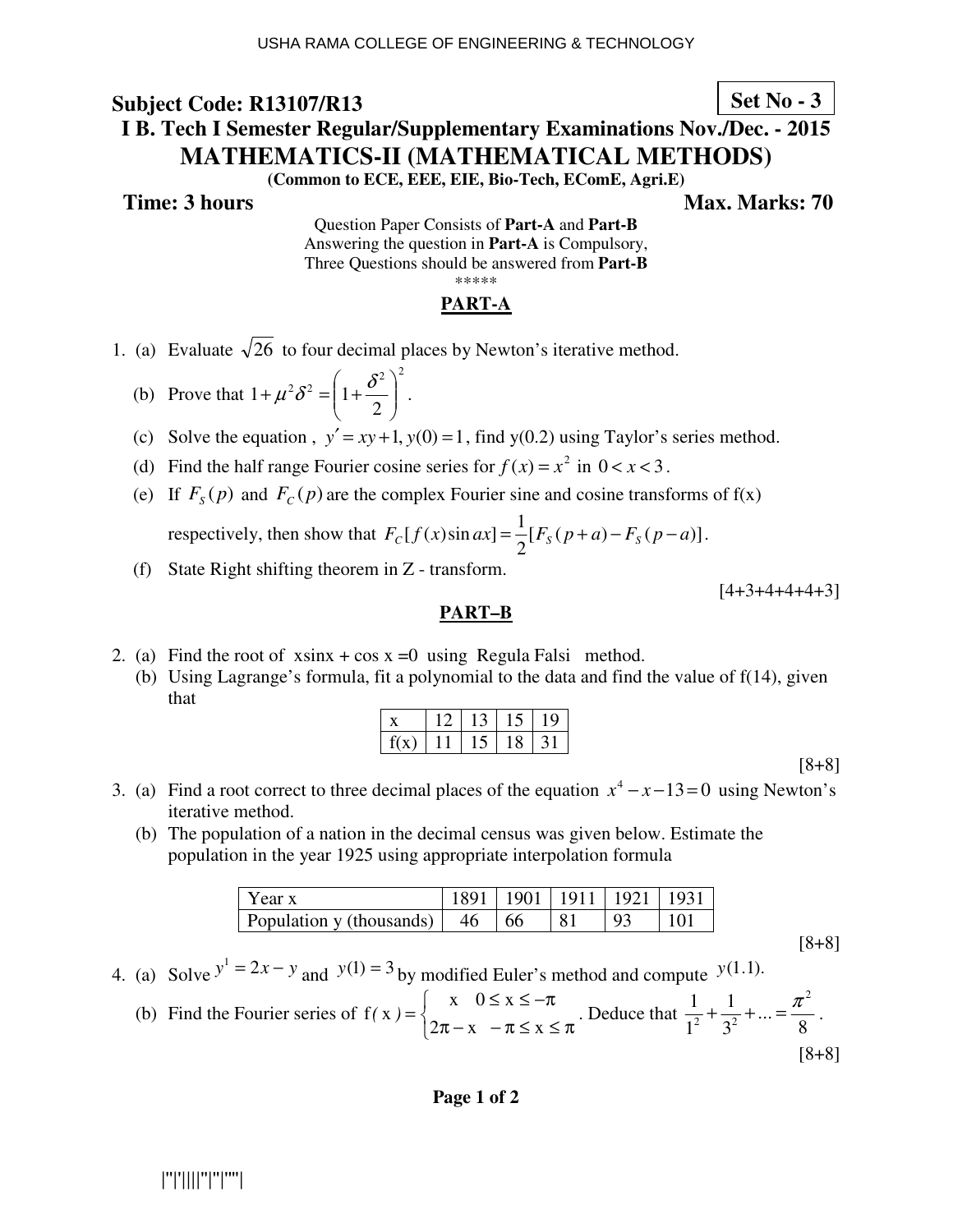## **Set No - 3**

- 5. (a) Find the Fourier series of xsinx for  $0 < x < 2\pi$ .
	- (b) Using Runge-Kutta fourth order formula, Find  $y(0.2)$  for the equation *y x*  $y^1 = \frac{y - x}{y}$ +  $y -$ <br> $y$  $y(0) = 1$  taking h=0.1.
- 6. (a) Find the Fourier sine and cosine transform of  $f(x) = \frac{1}{1 + x^2}$  $f(x) = \frac{1}{1}$ *x f x* +  $=\frac{1}{1-\frac{1}{2}}$ .
- (b) Find inverse Z-transform of  $\frac{32}{(4-5)^3}$ 3  $(4 - z)$ 8 *z*  $z - z$ −  $\frac{-z^3}{\sqrt{3}}$ .
- 7. (a) Find the solution of the difference equation  $y(n+2)-6(y(n+1)+9(y(n))=3^n$ .  $y(0)=0, y(1)=1.$ 
	- (b) Find the inverse Fourier cosine transform of *p*  $\frac{\sin ap}{\cos A}$ .

[8+8]

[8+8]

[8+8]

```
*****
```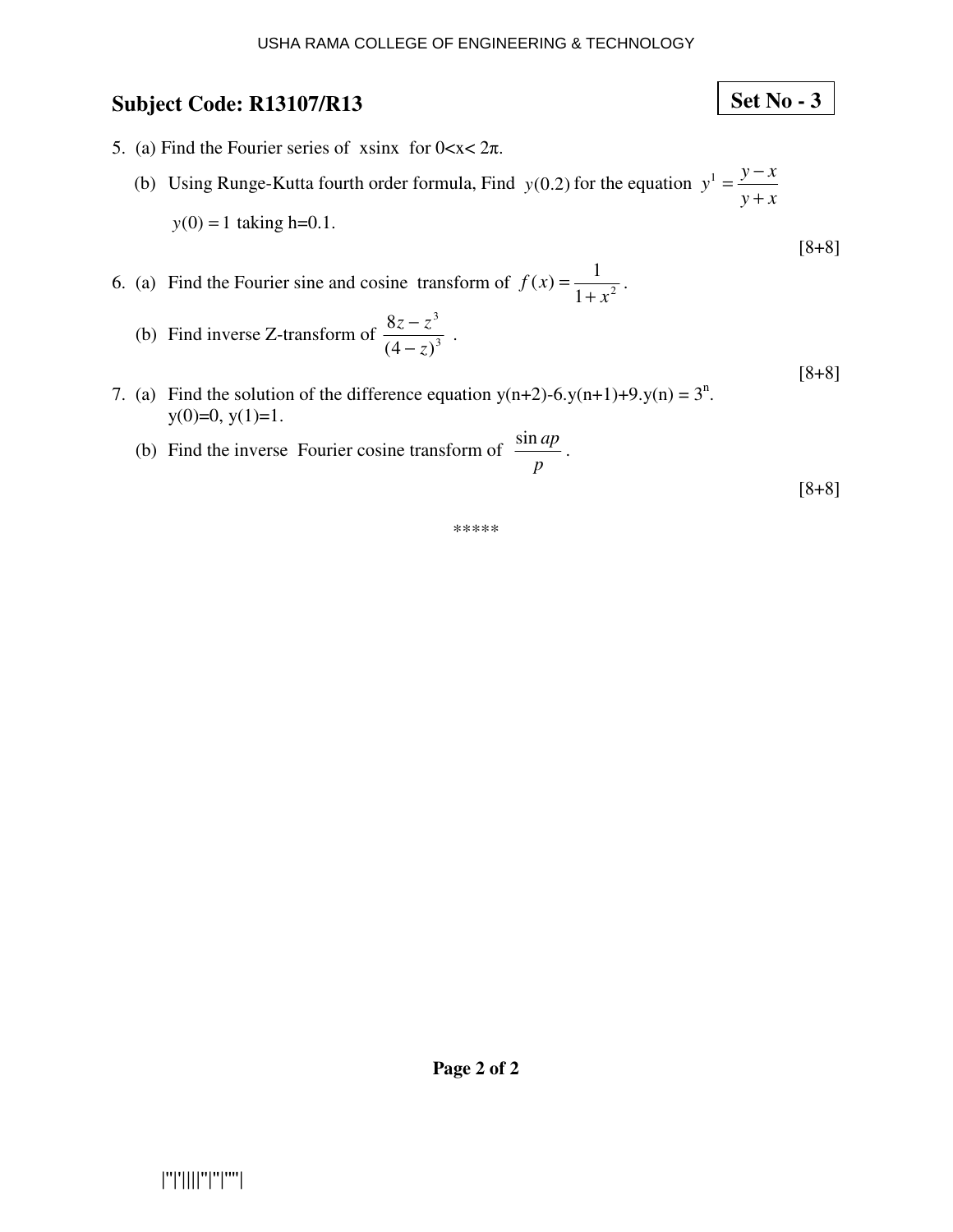## **Set No - 4**

# **I B. Tech I Semester Regular/Supplementary Examinations Nov./Dec. - 2015 MATHEMATICS-II (MATHEMATICAL METHODS)**

**(Common to ECE, EEE, EIE, Bio-Tech, EComE, Agri.E)** 

**Time: 3 hours Max. Marks: 70 Max. Marks: 70** 

Question Paper Consists of **Part-A** and **Part-B** Answering the question in **Part-A** is Compulsory, Three Questions should be answered from **Part-B** \*\*\*\*\*

### **PART-A**

- 1. (a) Evaluate  $\sqrt{45}$  to four decimal places by Newton's iterative method.
- (b) Prove that 4 1 2  $\Delta = \frac{1}{2} \delta^2 + \delta \sqrt{1 + \frac{\delta^2}{4}}$ .
	- (c) Solve the equation ,  $y' = xy + 1$ ,  $y(0) = 1$ , find  $y(0.2)$  using Euler's method taking  $h = 0.1$ .
- (d) Find the half range Fourier sine series for  $f(x) = x^2$  in  $0 < x < \pi$ .
- (e) If  $F_s(p)$  and  $F_c(p)$  are the complex Fourier sine and cosine transforms of  $f(x)$

respectively, then show that  $F_s[f(x)\sin ax] = \frac{1}{2}[F_c(p-a)-F_c(p+a)]$ 2  $F_{S}[f(x)\sin ax] = \frac{1}{2}[F_{C}(p-a)-F_{C}(p+a)].$ 

(f) Evaluate  $Z(3^{2n+8})$ .

 $[4+3+4+4+4+3]$ 

#### **PART–B**

- 2. (a) Find a real root of  $x^2 log_x e = 12$  using Regula falsi method.
	- (b) Using Lagrange's formula, fit a polynomial to the data and find the value of f(10), given that

| f(x) |  | 18 |  |
|------|--|----|--|

[8+8]

- 3. (a) Find a real root of the equation by Newton Raphson method for:  $e^x x^3 + cos 25x$  correct to three decimal places.
	- (b) The population of a nation in the decimal census was given below. Estimate the population in the year 1905 using appropriate interpolation formula

| I Year x                      |       | 1901   1911   1921   1931 |  |
|-------------------------------|-------|---------------------------|--|
| Population y (thousands)   46 | $-66$ |                           |  |

[8+8]

[8+8]

- 4. (a) Solve  $y^1 = x y^2$ ,  $y(0) = 1$  using Taylor's series method and compute  $y(0.1)$ ,  $y(0.2)$
- (b) Find the Fourier series for the function  $f(x) = x^2 x$  in  $(-\pi, \pi)$ . Hence deduce that

$$
\frac{1}{1^2} + \frac{1}{2^2} + \frac{1}{3^2} ... = \frac{\pi^2}{6}.
$$

**Page 1 of 2** 

|''|'||||''|''|''''|